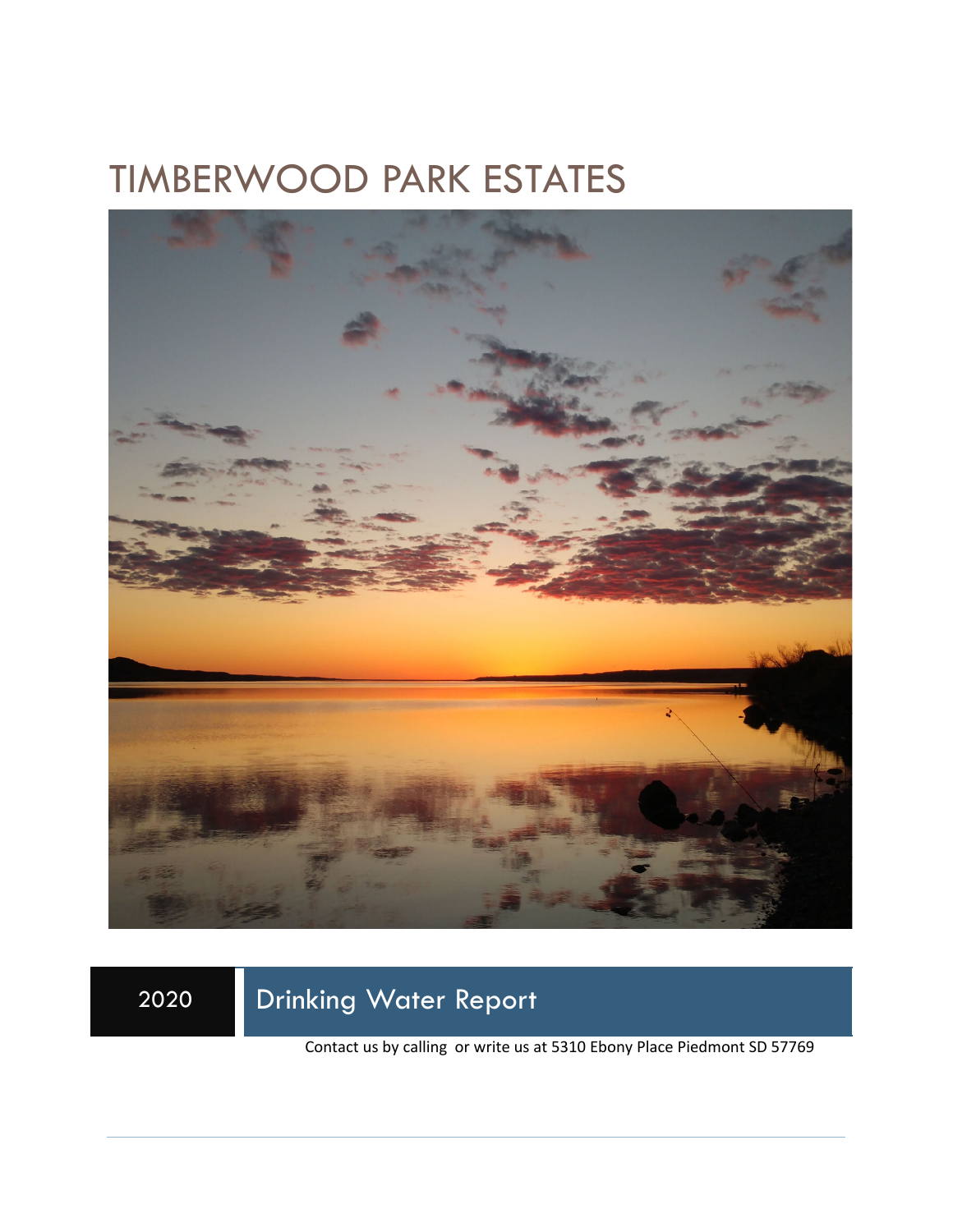# Timberwood Park Estates

#### **DRINKING WATER REPORT**

### WATER QUALITY

Last year, the Timberwood Park Estates monitored your drinking water for possible contaminants. This report is a snapshot of the quality of the water that we provided last year. Included are details about where your water comes from, what it contains, and how it compares to Environmental Protection Agency (EPA) and state standards. We are committed to providing you with information because informed customers are our best allies.

#### **Water Source**

We serve more than 158 customers an average of 10,000 gallons of water per day. Our water is groundwater that we produce from local wells. The state has performed an assessment of our source water and they have determined that the relative susceptibility rating for the Timberwood Park Estates public water supply system is low.

**For more information about your water and information on opportunities to participate in public meetings, call and ask for Al Sage.** 

#### **Additional Information**

The sources of drinking water (both tap water and bottled water) include rivers, lakes, streams, ponds, reservoirs, springs, and wells. As water travels over the surface of the land or through the ground, it dissolves naturally-occurring minerals, and can pick up substances resulting from the presence of animals or from human activity.

Contaminants that may be present in source water include:

- *Microbial contaminants*, such as viruses and bacteria, which may come from sewage treatment plants, septic systems, agricultural livestock operations, and wildlife.
- *Inorganic contaminants*, such as salts and metals, which can be naturally-occurring or result from urban stormwater runoff, industrial or domestic wastewater discharges, oil and gas production, mining, or farming.
- *Pesticides and herbicides,* which may come from a variety of sources such as agriculture, urban stormwater runoff, and residential uses.
- *Organic chemical contaminants*, including synthetic and volatile organic chemicals, which are byproducts of industrial processes and petroleum production, and can also come from gas stations, urban stormwater runoff, and septic systems.
- *Radioactive contaminants*, which can be naturally-occurring or be the result of oil and gas production and mining activities.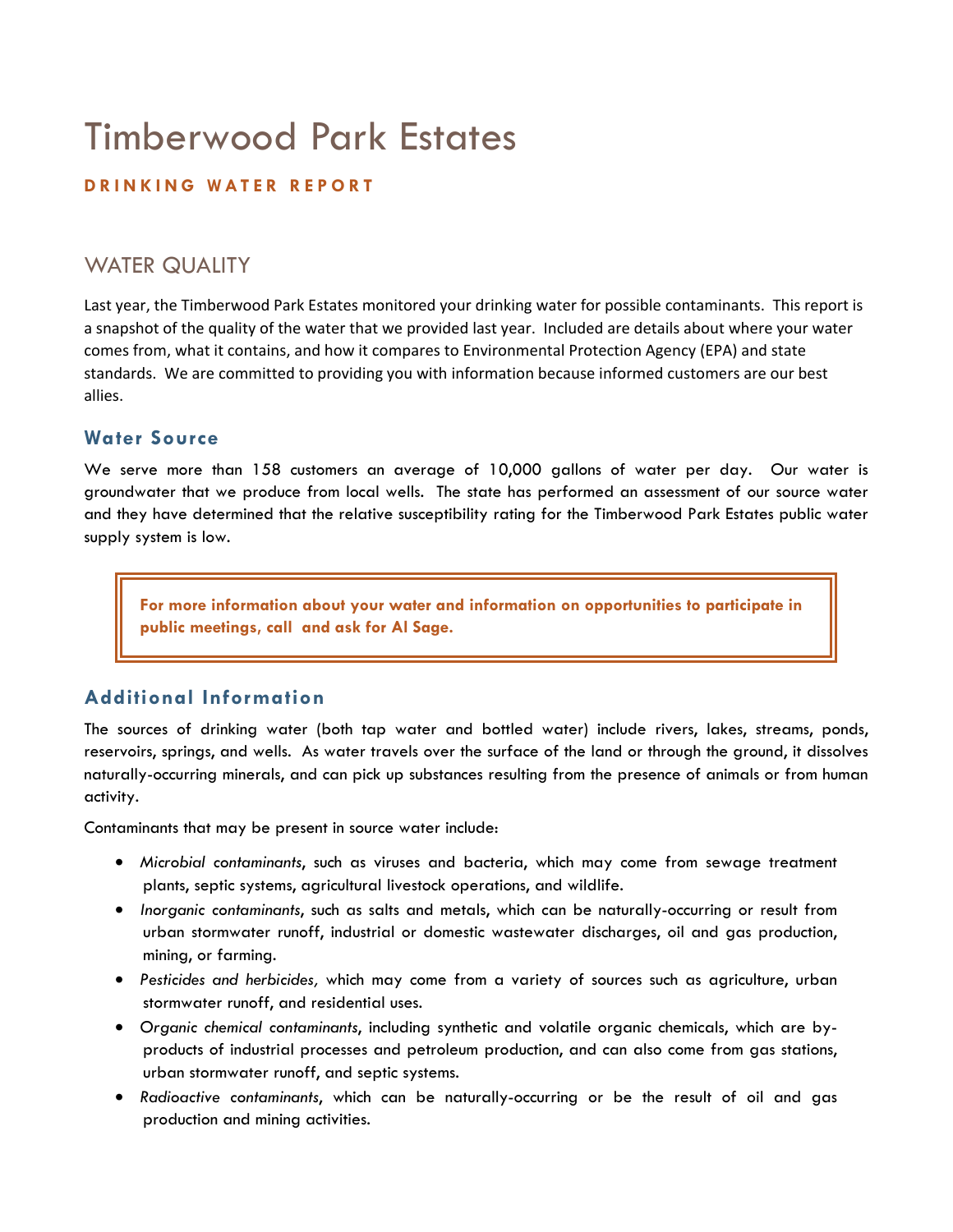In order to ensure that tap water is safe to drink, EPA prescribes regulations which limit the amount of certain contaminants in water provided by public water systems. FDA regulations establish limits for contaminants in bottled water which must provide the same protection for public health.

Drinking water, including bottled water, may reasonably be expected to contain at least small amounts of some contaminants. The presence of contaminants does not necessarily indicate that water poses a health risk. More information about contaminants and potential health effects can be obtained by calling the Environmental Protection Agency's Safe Drinking Water Hotline (800-426-4791).

Some people may be more vulnerable to contaminants in drinking water than the general population. Immunocompromised persons such as persons with cancer undergoing chemotherapy, persons who have undergone organ transplants, people with HIV/AIDS or other immune system disorders, some elderly, and infants can be particularly at risk from infections. These people should seek advice about drinking water from their health care providers. EPA/CDC guidelines on appropriate means to lessen the risk of infection by *Cryptosporidium* and other microbial contaminants can be obtained by calling the Environment Protection Agency's Safe Drinking Water Hotline (800-426-4791).

If present, elevated levels of lead can cause serious health problems, especially for pregnant women and young children. Lead in drinking water is primarily from materials and components associated with service lines and home plumbing. The Timberwood Park Estates public water supply system is responsible for providing high quality drinking water, but cannot control the variety of materials used in plumbing components. When your water has been sitting for several hours, you can minimize the potential for lead exposure by flushing your tap for 30 seconds to 2 minutes before using water for drinking or cooking. If you are concerned about lead in your water, you may wish to have your water tested. Information on lead in drinking water, testing methods, and steps you can take to minimize exposure is available from the Safe Drinking Water Hotline or at *http://www.epa.gov/safewater/lead*.

#### **Detected Contaminants**

The attached table lists all the drinking water contaminants that we detected during the 2020 calendar year. The presence of these contaminants in the water does not necessarily indicate that the water poses a health risk. Unless otherwise noted, the data presented in this table is from testing done January 1 – December 31, 2020 The state requires us to monitor for certain contaminants less than once per year because the concentrations of these contaminants are not expected to vary significantly from year to year. Some of the data, though representative of the water quality, is more than one year old.